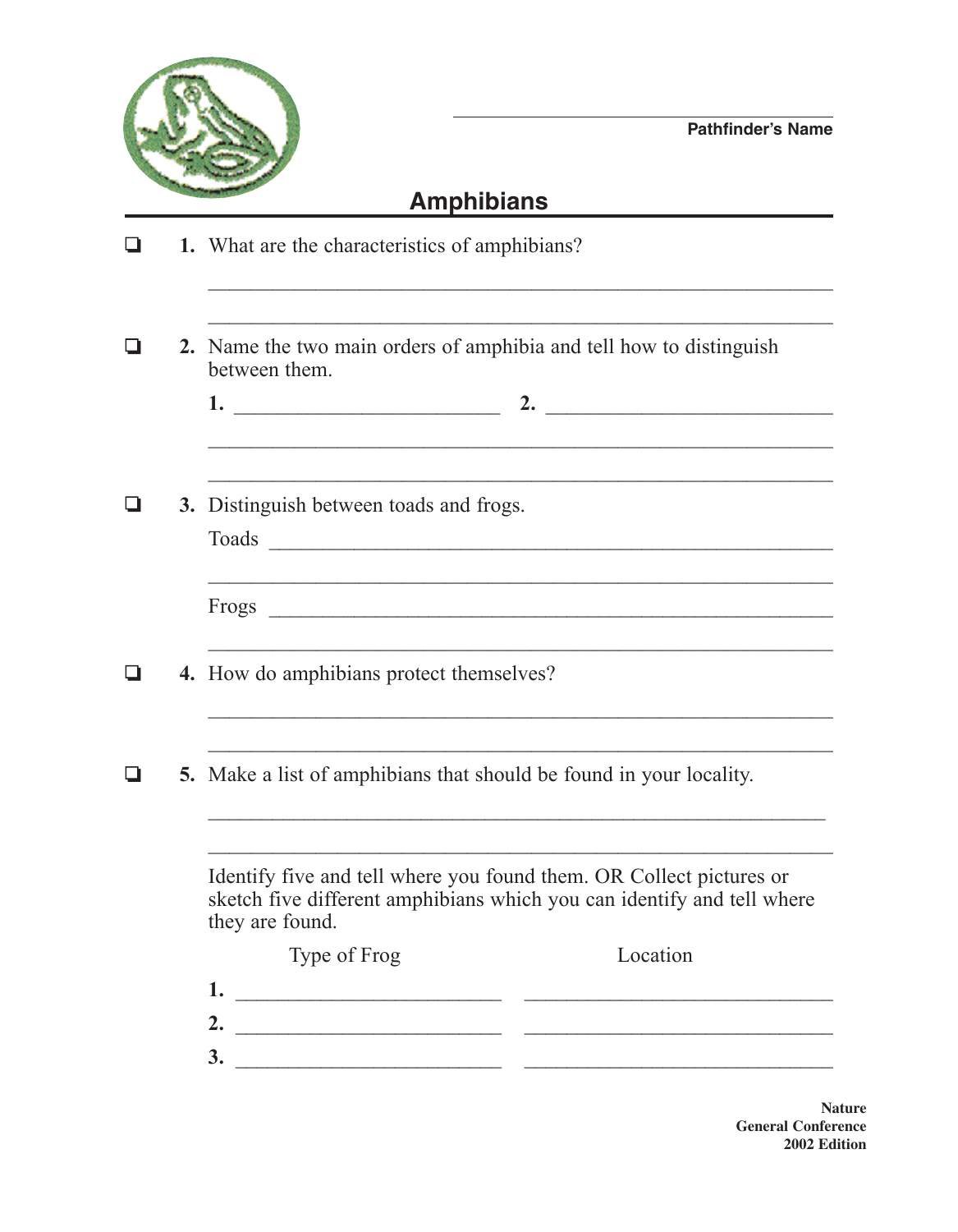|                                       |  | 4.                                                                                                                 |     |                                                                                                                                                                   |  |
|---------------------------------------|--|--------------------------------------------------------------------------------------------------------------------|-----|-------------------------------------------------------------------------------------------------------------------------------------------------------------------|--|
|                                       |  | 5.                                                                                                                 |     |                                                                                                                                                                   |  |
|                                       |  | <b>6.</b> Describe the life history of some amphibian.                                                             |     |                                                                                                                                                                   |  |
|                                       |  | 7. Explain the economic value of amphibians.                                                                       |     |                                                                                                                                                                   |  |
|                                       |  | 8. Where do toads spend the winter or dry season?                                                                  |     |                                                                                                                                                                   |  |
|                                       |  | <b>9.</b> Identify two species of frogs by their sound or imitate the sounds of two<br>different species of frogs. |     |                                                                                                                                                                   |  |
| How do frogs and toads sing?<br>10.   |  |                                                                                                                    |     |                                                                                                                                                                   |  |
|                                       |  |                                                                                                                    |     | What makes the noise so loud?                                                                                                                                     |  |
| Do one of the following:<br>11.<br>a. |  |                                                                                                                    |     | Observe a toad in your yard or neighborhood to find out.                                                                                                          |  |
|                                       |  |                                                                                                                    | (1) |                                                                                                                                                                   |  |
|                                       |  |                                                                                                                    | (2) |                                                                                                                                                                   |  |
|                                       |  |                                                                                                                    | (3) | How fast it can travel                                                                                                                                            |  |
|                                       |  |                                                                                                                    | (4) |                                                                                                                                                                   |  |
|                                       |  |                                                                                                                    |     | and as many other interesting things as you can find out<br>about it, and write an essay covering the details requested<br>in the first section of this question. |  |
|                                       |  | b.                                                                                                                 |     | Hatch some amphibian eggs and watch them through their growth<br>cycle and write an essay covering the details.                                                   |  |
|                                       |  |                                                                                                                    |     |                                                                                                                                                                   |  |